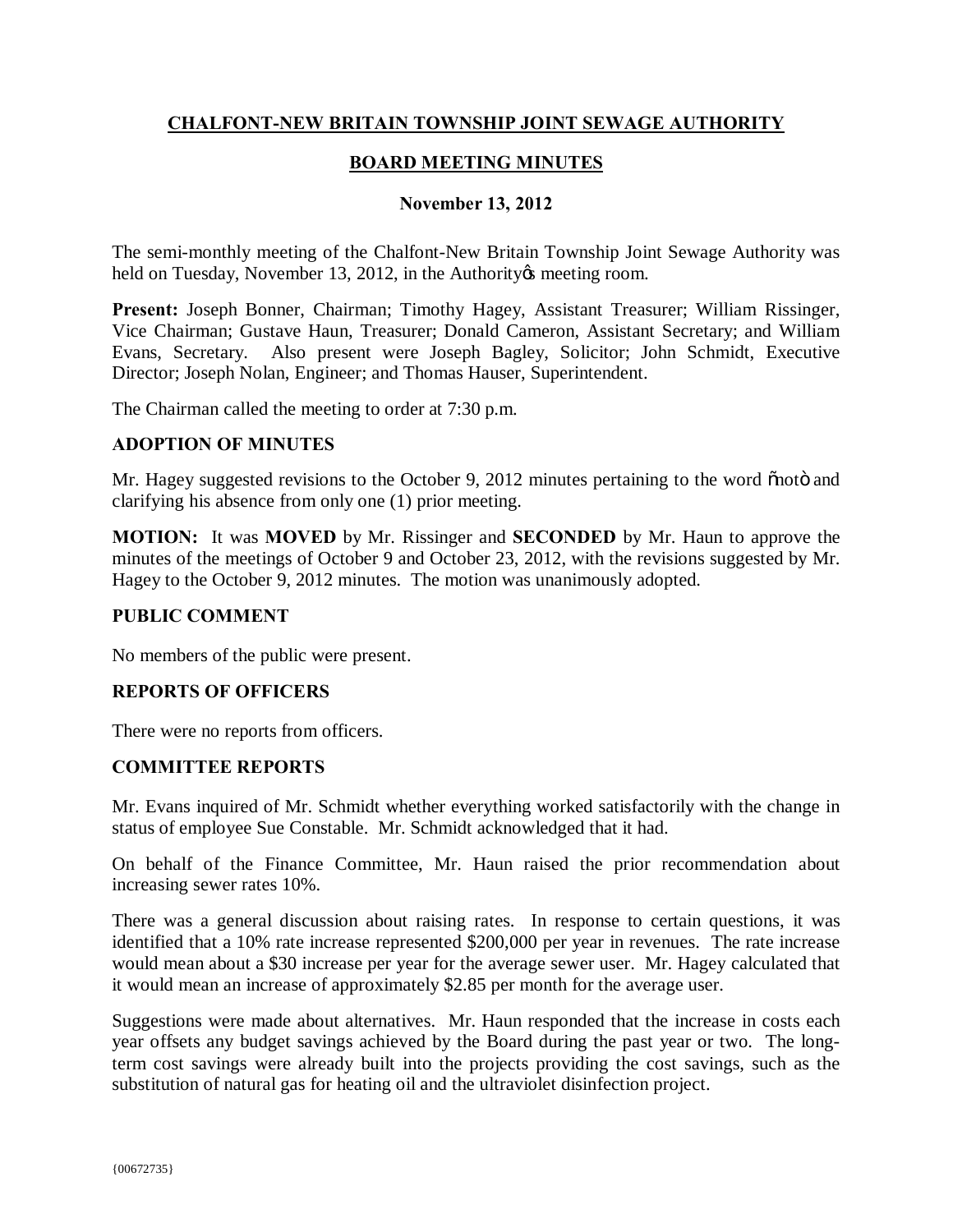There was discussion about preparing a letter for the community to respond to inquiries about the rate increase.

It was discussed that it had been three (3) years since the last rate increase by the Authority.

**MOTION:** It was **MOVED** by Mr. Haun and **SECONDED** by Mr. Hagey to increase the sewer rates by 10% effective with the first billing cycle of 2013. The motion was unanimously adopted.

# **EXECUTIVE DIRECTOR'S REPORT – John E. Schmidt**

Mr. Schmidt reviewed the Authority to buying program for vehicles, the oldest vehicle being 15 years old.

The 1998 Explorer was totaled in an on-site accident. Mr. Schmidt described the condition of the vehicle prior to the accident and reported that the insurance company offered \$3,600 to total the vehicle.

A consensus was reached to accept the insurance proceeds.

**MOTION:** It was **MOVED** by Mr. Haun and **SECONDED** by Mr. Cameron to accept the insurance proceeds and total the 1998 Explorer vehicle. The motion was unanimously adopted.

Mr. Schmidt generally reviewed the proposal by MuniciPAY to allow sewer users to pay by credit card. After the general discussion, a consensus was reached that Mr. Schmidt should invite MuniciPAY representatives in for a presentation to the Board.

Mr. Schmidt reported that the escrow accounts for Bova Foods and for NBBP Lot 22 (United Rentals) should be closed.

**MOTION:** It was **MOVED** by Mr. Hagey and **SECONDED** by Mr. Rissinger to close the escrow accounts for Bova Foods and NBBP Lot 22. The motion was unanimously adopted.

Mr. Schmidt reported on the dryer gas usage. With over one (1) month of usage, the cost of gas was approximately \$39 per batch against \$137 per batch for heating oil.

Mr. Schmidt reported that the long-awaited backup pump for Pump Station No. 7 was finally delivered.

Mr. Schmidt reported on a letter received from CKS Engineers requesting a 2% increase in rates.

**MOTION:** It was **MOVED** by Mr. Evans and **SECONDED** by Mr. Rissinger to approve the rate increase by CKS Engineers for 2013. The motion was unanimously adopted.

Mr. Schmidt reported that a letter had been sent to the Chalfont Borough Council reminding the Borough that Mr. Camerongs term was ending.

Mr. Schmidt inquired of the Board whether they were interested in continuing the custom of holding the holiday dinner and using Borghigs as the location. After a discussion, Mr. Schmidt indicated that he would look into dates at Borghigs.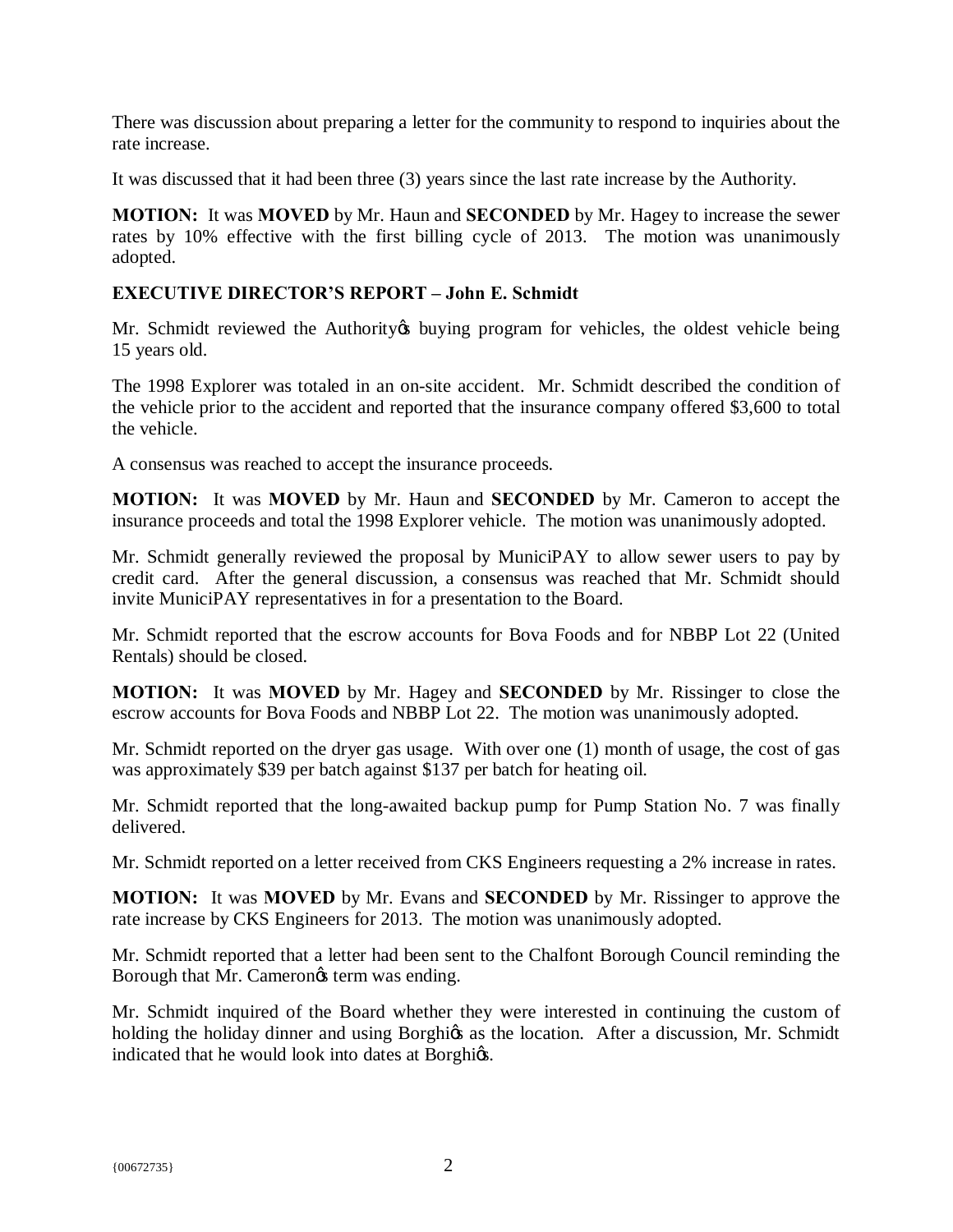Mr. Schmidt suggested to the Board that it was time to take a group photo. A group photo will be taken at the next meeting of the Board.

# **ENGINEER'S REPORT – Joseph Nolan, P. E.**

Mr. Nolan presented the annual report of the consulting engineer. Mr. Nolan summarized the history of construction projects, facilities changing during last year<sub><sup>os</sub></sup> Phase II project, the gravity</sub> sewer project for Pump Stations Nos. 1 and 5, the silo project, operations, monthly performance of the plant, maintenance, costs split between BCWSA and the Authority, the basis for quarterly billings, budget, rate charges, the insurance certificate and the consulting engineergs recommendations for the coming year. A copy of the Report will be sent to the auditor and to BCWSA once the report is approved.

The report will be placed on the Board & agenda for the November 27 meeting.

Mr. Nolan reported on the status of the Phase II Project. The contractor is working on the A&B tanks, removing interior walls and installing buttresses.

Mr. Nolan also reported that the old silo has been demolished. He is reviewing final shop drawings for the new silo which should be erected by Christmas.

Mr. Nolan reported that he is preparing the scope of work for the Phase III Project. He will prepare a cost estimate of the Phase III Project.

Mr. Nolan presented Requisition No. 119 for Capital Expenditures in the amount of \$26,853.51 representing costs for the natural gas conversion project, costs for the silo project and for the emergency pump for Pump Station No. 7. Mr. Nolan recommended approval.

**MOTION:** It was **MOVED** by Mr. Haun and **SECONDED** by Mr. Cameron to approve Requisition No. 119 for Capital Expenditures in the amount of \$26,853.51. The Motion was unanimously adopted.

Mr. Nolan next presented Requisition No. 162 for Capital Improvements in the amount of \$260,987.54, a majority of which is for general contractor expenses for the Phase II project. Mr. Nolan recommended approval.

**MOTION:** It was **MOVED** by Mr. Cameron and **SECONDED** by Mr. Hagey to approve Requisition No. 162 for Capital Improvements in the amount of \$260,987.54. The Motion was unanimously adopted.

# **SOLICITOR'S REPORT – Joseph M. Bagley, Esquire**

Mr. Bagley indicated that he had nothing to report.

Mr. Bagley was asked about any communication with Mr. Lemek or his counsel. Mr. Bagley has received no communications from Mr. Lemek or his counsel.

# **TREASURER'S REPORT – Gustave Haun, Treasurer**

Questions were asked of the staff regarding particular expenditures including ZEP Industrial Chemicals and Custom Environmental Technologies.